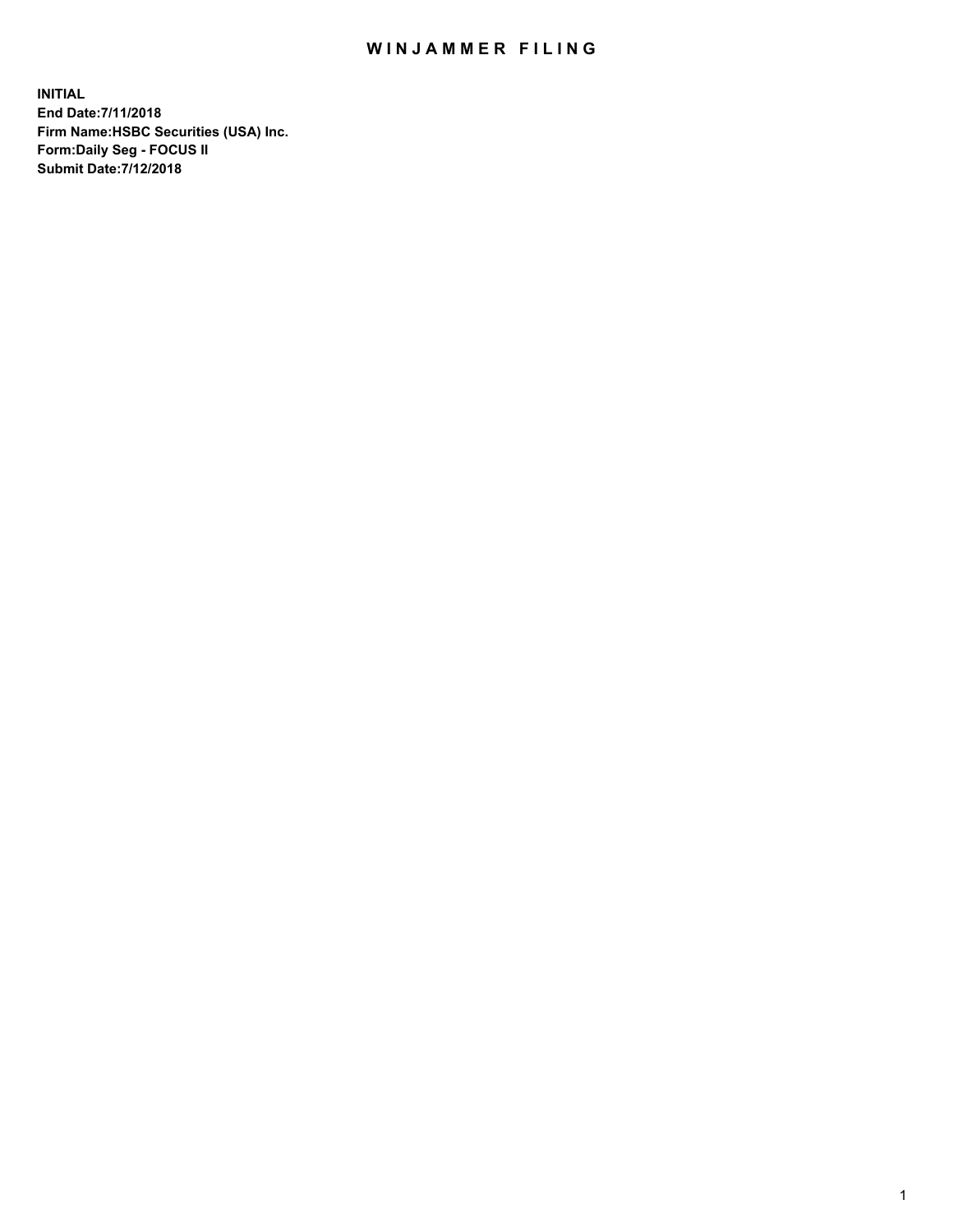**INITIAL End Date:7/11/2018 Firm Name:HSBC Securities (USA) Inc. Form:Daily Seg - FOCUS II Submit Date:7/12/2018 Daily Segregation - Cover Page**

| Name of Company                                                                                                                                                                                                                                                                                                                | <b>HSBC Securities (USA) Inc.</b>                                           |
|--------------------------------------------------------------------------------------------------------------------------------------------------------------------------------------------------------------------------------------------------------------------------------------------------------------------------------|-----------------------------------------------------------------------------|
| <b>Contact Name</b>                                                                                                                                                                                                                                                                                                            | <b>Michael Vacca</b>                                                        |
| <b>Contact Phone Number</b>                                                                                                                                                                                                                                                                                                    | 212-525-7951                                                                |
| <b>Contact Email Address</b>                                                                                                                                                                                                                                                                                                   | michael.vacca@us.hsbc.com                                                   |
| FCM's Customer Segregated Funds Residual Interest Target (choose one):<br>a. Minimum dollar amount: ; or<br>b. Minimum percentage of customer segregated funds required:%; or<br>c. Dollar amount range between: and; or<br>d. Percentage range of customer segregated funds required between:% and%.                          | 147,000,000<br>$\underline{\mathbf{0}}$<br>0 <sub>0</sub><br>0 <sub>0</sub> |
| FCM's Customer Secured Amount Funds Residual Interest Target (choose one):<br>a. Minimum dollar amount: ; or<br>b. Minimum percentage of customer secured funds required:%; or<br>c. Dollar amount range between: and; or<br>d. Percentage range of customer secured funds required between:% and%.                            | 25,000,000<br><u>0</u><br>00<br>0 <sub>0</sub>                              |
| FCM's Cleared Swaps Customer Collateral Residual Interest Target (choose one):<br>a. Minimum dollar amount: ; or<br>b. Minimum percentage of cleared swaps customer collateral required:% ; or<br>c. Dollar amount range between: and; or<br>d. Percentage range of cleared swaps customer collateral required between:% and%. | 95,000,000<br><u>0</u><br>0 <sub>0</sub><br>0 <sub>0</sub>                  |

Attach supporting documents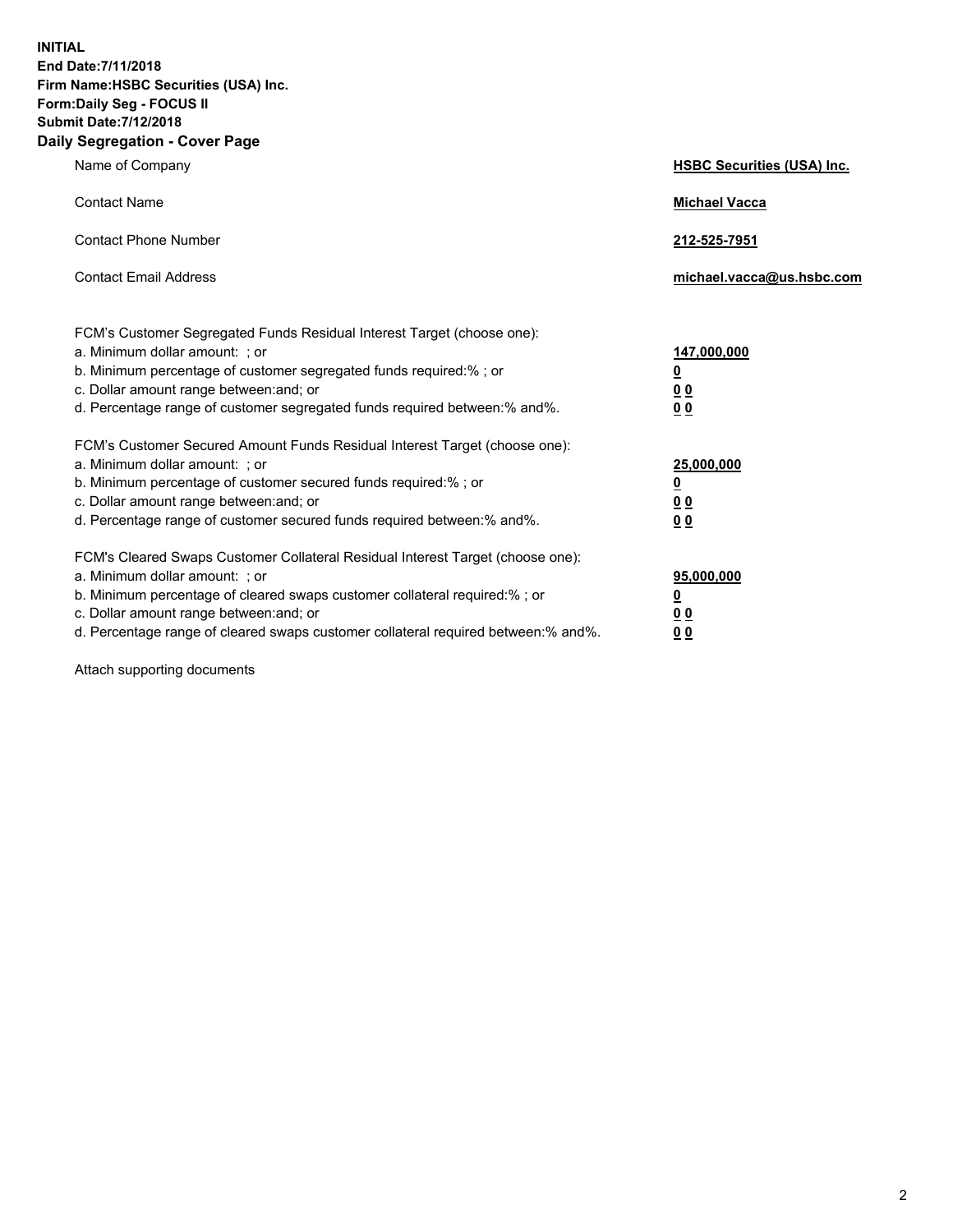**INITIAL End Date:7/11/2018 Firm Name:HSBC Securities (USA) Inc. Form:Daily Seg - FOCUS II Submit Date:7/12/2018 Daily Segregation - Secured Amounts**

|     | Foreign Futures and Foreign Options Secured Amounts                                         |                                           |
|-----|---------------------------------------------------------------------------------------------|-------------------------------------------|
|     | Amount required to be set aside pursuant to law, rule or regulation of a foreign            | $0$ [7305]                                |
|     | government or a rule of a self-regulatory organization authorized thereunder                |                                           |
| 1.  | Net ledger balance - Foreign Futures and Foreign Option Trading - All Customers             |                                           |
|     | A. Cash                                                                                     | 119,276,893 [7315]                        |
|     | B. Securities (at market)                                                                   | 73,256,569 [7317]                         |
| 2.  | Net unrealized profit (loss) in open futures contracts traded on a foreign board of trade   | -14,416,779 [7325]                        |
| 3.  | Exchange traded options                                                                     |                                           |
|     | a. Market value of open option contracts purchased on a foreign board of trade              | $0$ [7335]                                |
|     | b. Market value of open contracts granted (sold) on a foreign board of trade                | $0$ [7337]                                |
| 4.  | Net equity (deficit) (add lines 1. 2. and 3.)                                               | 178,116,683 [7345]                        |
| 5.  | Account liquidating to a deficit and account with a debit balances - gross amount           | 40,044 [7351]                             |
|     | Less: amount offset by customer owned securities                                            | <u>-38,317</u> [7352] <u>1,727</u> [7354] |
| 6.  | Amount required to be set aside as the secured amount - Net Liquidating Equity              | 178,118,410 [7355]                        |
|     | Method (add lines 4 and 5)                                                                  |                                           |
| 7.  | Greater of amount required to be set aside pursuant to foreign jurisdiction (above) or line | 178,118,410 [7360]                        |
|     | 6.                                                                                          |                                           |
|     | FUNDS DEPOSITED IN SEPARATE REGULATION 30.7 ACCOUNTS                                        |                                           |
| 1.  | Cash in banks                                                                               |                                           |
|     | A. Banks located in the United States                                                       | 108,509,163 [7500]                        |
|     | B. Other banks qualified under Regulation 30.7                                              | 0 [7520] 108,509,163 [7530]               |
| 2.  | Securities                                                                                  |                                           |
|     | A. In safekeeping with banks located in the United States                                   | 19,897,082 [7540]                         |
|     | B. In safekeeping with other banks qualified under Regulation 30.7                          | 0 [7560] 19,897,082 [7570]                |
| 3.  | Equities with registered futures commission merchants                                       |                                           |
|     | A. Cash                                                                                     | $0$ [7580]                                |
|     | <b>B.</b> Securities                                                                        | $0$ [7590]                                |
|     |                                                                                             |                                           |
|     | C. Unrealized gain (loss) on open futures contracts                                         | $0$ [7600]                                |
|     | D. Value of long option contracts                                                           | $0$ [7610]                                |
|     | E. Value of short option contracts                                                          | 0 [7615] 0 [7620]                         |
| 4.  | Amounts held by clearing organizations of foreign boards of trade                           |                                           |
|     | A. Cash                                                                                     | $0$ [7640]                                |
|     | <b>B.</b> Securities                                                                        | $0$ [7650]                                |
|     | C. Amount due to (from) clearing organization - daily variation                             | $0$ [7660]                                |
|     | D. Value of long option contracts                                                           | $0$ [7670]                                |
|     | E. Value of short option contracts                                                          | 0 [7675] 0 [7680]                         |
| 5.  | Amounts held by members of foreign boards of trade                                          |                                           |
|     | A. Cash                                                                                     | 49,696,996 [7700]                         |
|     | <b>B.</b> Securities                                                                        | 53,359,487 [7710]                         |
|     | C. Unrealized gain (loss) on open futures contracts                                         | -14,416,779 [7720]                        |
|     | D. Value of long option contracts                                                           | $0$ [7730]                                |
|     | E. Value of short option contracts                                                          | 0 [7735] 88,639,704 [7740]                |
| 6.  | Amounts with other depositories designated by a foreign board of trade                      | $0$ [7760]                                |
| 7.  | Segregated funds on hand                                                                    | $0$ [7765]                                |
| 8.  | Total funds in separate section 30.7 accounts                                               | 217,045,949 [7770]                        |
| 9.  | Excess (deficiency) Set Aside for Secured Amount (subtract line 7 Secured Statement         | 38,927,539 [7380]                         |
|     | Page 1 from Line 8)                                                                         |                                           |
| 10. | Management Target Amount for Excess funds in separate section 30.7 accounts                 | 25,000,000 [7780]                         |
| 11. | Excess (deficiency) funds in separate 30.7 accounts over (under) Management Target          | 13,927,539 [7785]                         |
|     |                                                                                             |                                           |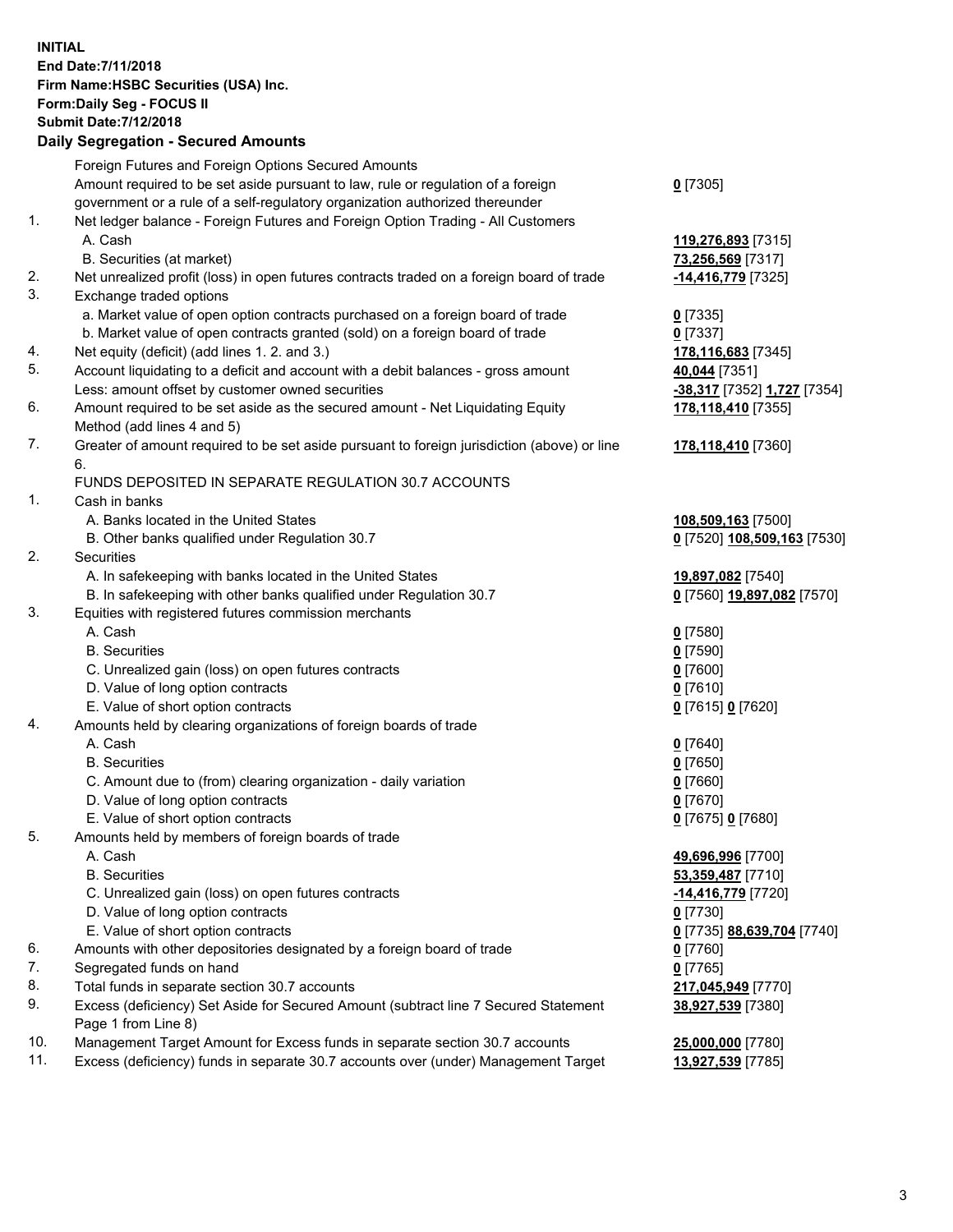|     | <b>INITIAL</b><br>End Date: 7/11/2018<br>Firm Name: HSBC Securities (USA) Inc.                 |                                           |
|-----|------------------------------------------------------------------------------------------------|-------------------------------------------|
|     | Form: Daily Seg - FOCUS II                                                                     |                                           |
|     | <b>Submit Date: 7/12/2018</b>                                                                  |                                           |
|     | Daily Segregation - Segregation Statement                                                      |                                           |
|     | SEGREGATION REQUIREMENTS(Section 4d(2) of the CEAct)                                           |                                           |
| 1.  | Net ledger balance                                                                             |                                           |
|     | A. Cash                                                                                        | 143,661,511 [7010]                        |
|     | B. Securities (at market)                                                                      | 1,658,128,754 [7020]                      |
| 2.  | Net unrealized profit (loss) in open futures contracts traded on a contract market             | 163,408,122 [7030]                        |
| 3.  | Exchange traded options                                                                        |                                           |
|     | A. Add market value of open option contracts purchased on a contract market                    | 266,311,439 [7032]                        |
|     | B. Deduct market value of open option contracts granted (sold) on a contract market            | -103,407,987 [7033]                       |
| 4.  | Net equity (deficit) (add lines 1, 2 and 3)                                                    | 2,128,101,839 [7040]                      |
| 5.  | Accounts liquidating to a deficit and accounts with                                            |                                           |
|     | debit balances - gross amount                                                                  | 97,847,348 [7045]                         |
|     | Less: amount offset by customer securities                                                     | <mark>-97,847,320</mark> [7047] 28 [7050] |
| 6.  | Amount required to be segregated (add lines 4 and 5)                                           | 2,128,101,867 [7060]                      |
|     | FUNDS IN SEGREGATED ACCOUNTS                                                                   |                                           |
| 7.  | Deposited in segregated funds bank accounts                                                    |                                           |
|     | A. Cash                                                                                        | 26,409,613 [7070]                         |
|     | B. Securities representing investments of customers' funds (at market)                         | $0$ [7080]                                |
|     | C. Securities held for particular customers or option customers in lieu of cash (at            | 409,762,211 [7090]                        |
|     | market)                                                                                        |                                           |
| 8.  | Margins on deposit with derivatives clearing organizations of contract markets                 |                                           |
|     | A. Cash                                                                                        | 448,424,043 [7100]                        |
|     | B. Securities representing investments of customers' funds (at market)                         | $0$ [7110]                                |
|     | C. Securities held for particular customers or option customers in lieu of cash (at<br>market) | 1,204,788,903 [7120]                      |
| 9.  | Net settlement from (to) derivatives clearing organizations of contract markets                | -15,013,777 [7130]                        |
| 10. | Exchange traded options                                                                        |                                           |
|     | A. Value of open long option contracts                                                         | 266,311,439 [7132]                        |
|     | B. Value of open short option contracts                                                        | -103,407,987 [7133]                       |
| 11. | Net equities with other FCMs                                                                   |                                           |
|     | A. Net liquidating equity                                                                      | 7,381,518 [7140]                          |
|     | B. Securities representing investments of customers' funds (at market)                         | $0$ [7160]                                |
|     | C. Securities held for particular customers or option customers in lieu of cash (at<br>market) | $0$ [7170]                                |
| 12. | Segregated funds on hand                                                                       | 43,577,640 [7150]                         |
| 13. | Total amount in segregation (add lines 7 through 12)                                           | 2,288,233,603 [7180]                      |
| 14. | Excess (deficiency) funds in segregation (subtract line 6 from line 13)                        | 160,131,736 [7190]                        |
| 15. | Management Target Amount for Excess funds in segregation                                       | 147,000,000 [7194]                        |
| 16. | Excess (deficiency) funds in segregation over (under) Management Target Amount                 | 13,131,736 [7198]                         |

16. Excess (deficiency) funds in segregation over (under) Management Target Amount Excess